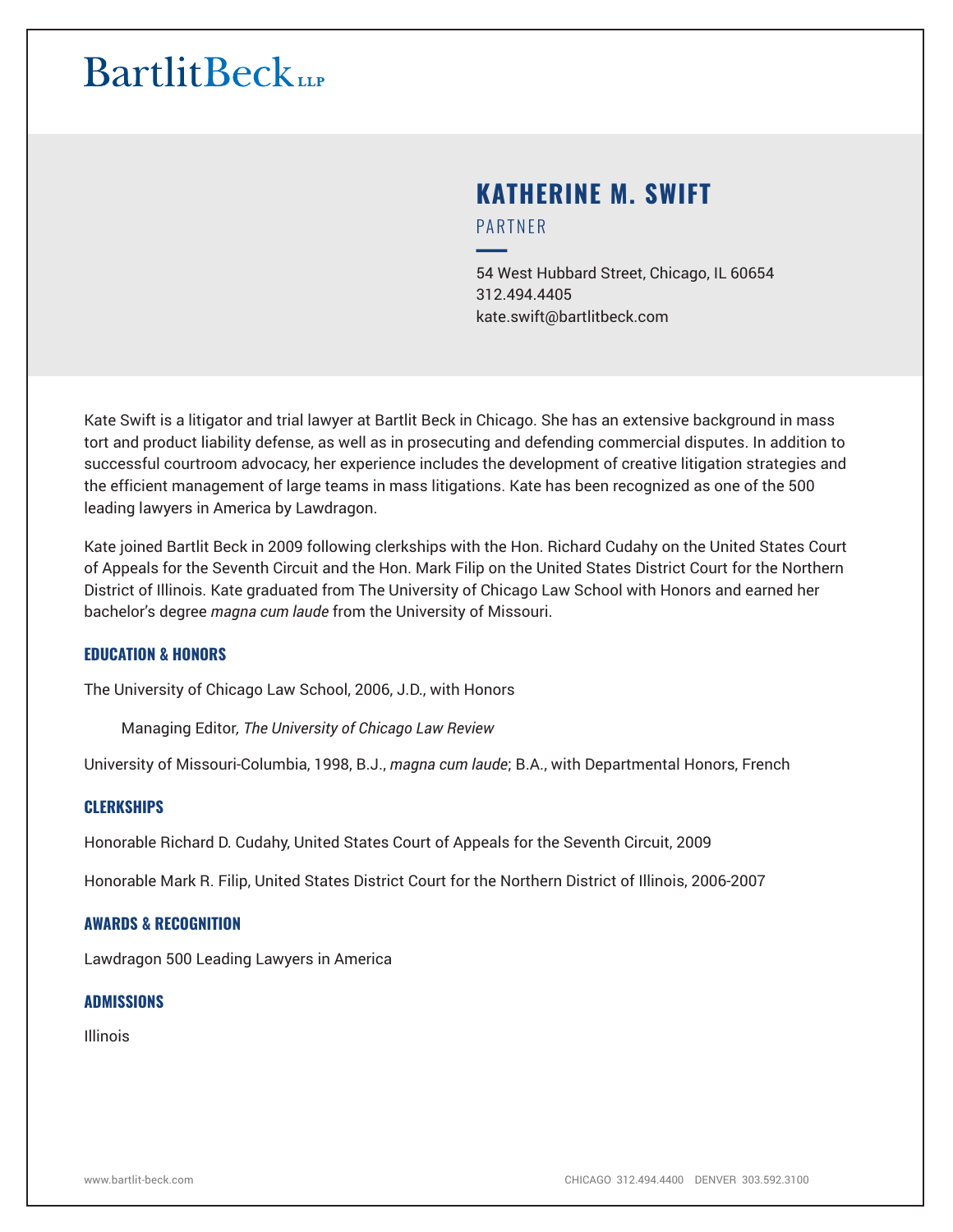#### **REPRESENTATIVE MATTERS**

#### *Opioids Litigation*

National counsel for Walgreens in nationwide litigation relating to the distribution and sale of prescription opioid medications, including more than 2,500 cases brought by states, cities, counties, tribes, and private parties seeking recovery in connection with the opioid abuse crisis. MDL in the Northern District of Ohio and a large number of related state-court cases. Cross-examined plaintiffs' data expert during *Frye* hearings in New York's bellwether opioid cases.

#### *YAZ®/Yasmin® Personal Injury Litigation*

National counsel for Bayer in nationwide product liability litigation alleging personal injuries caused by the oral contraceptives YAZ® and Yasmin®, including venous blood clots, gallbladder injuries, heart attacks, and strokes. MDL in the Southern District of Illinois and large, coordinated state-court proceedings in California, New Jersey, and Pennsylvania. No adverse judgments among approximately 20,000 lawsuits and claims resolved by voluntary dismissals, judgments in favor of Bayer, and settlements.

#### **CASES TRIED OR OTHERWISE TAKEN TO JUDGMENT**

#### *Hubbard v. Bayer* (N.D. Ga., Eleventh Circuit)

Lead counsel in case alleging catastrophic brain injury caused by Bayer's Beyaz birth control pill. Took key depositions, briefed, argued, and won summary judgment. Briefed, argued, and won affirmance in the Eleventh Circuit.

#### *Poggioli-Grimm v. Bayer* (Superior Court of New Jersey)

Lead counsel in case alleging stroke caused by Bayer's Yaz birth control pill. Took key depositions, briefed, argued, and won summary judgment.

#### *Maze v. Bayer* (E.D. Tenn.)

Lead counsel in case alleging stroke caused by Bayer's Yaz birth control pill. Obtained dismissal on the pleadings on federal preemption grounds.

#### *Massachusetts Mutual Life Ins. Co. Residential Mortgage-Backed Securities Litigation* (D. Mass.)

Represented MassMutual in its actions under the Massachusetts Uniform Securities Act, against underwriters Credit Suisse and Goldman Sachs, arising from their sales of residential mortgage-backed securities to MassMutual in 2005-2007. Credit Suisse settled after four weeks of trial, taking an additional \$79.5 million charge to earnings because of the settlement payment. Goldman Sachs settled shortly thereafter.

#### *Confidential Arbitration*

Second chair trial counsel in a large confidential arbitration involving a power plant project. Cross-examined two of respondents' key witnesses, and put on direct testimony of two of claimant's key fact witnesses as well as claimant's damages expert.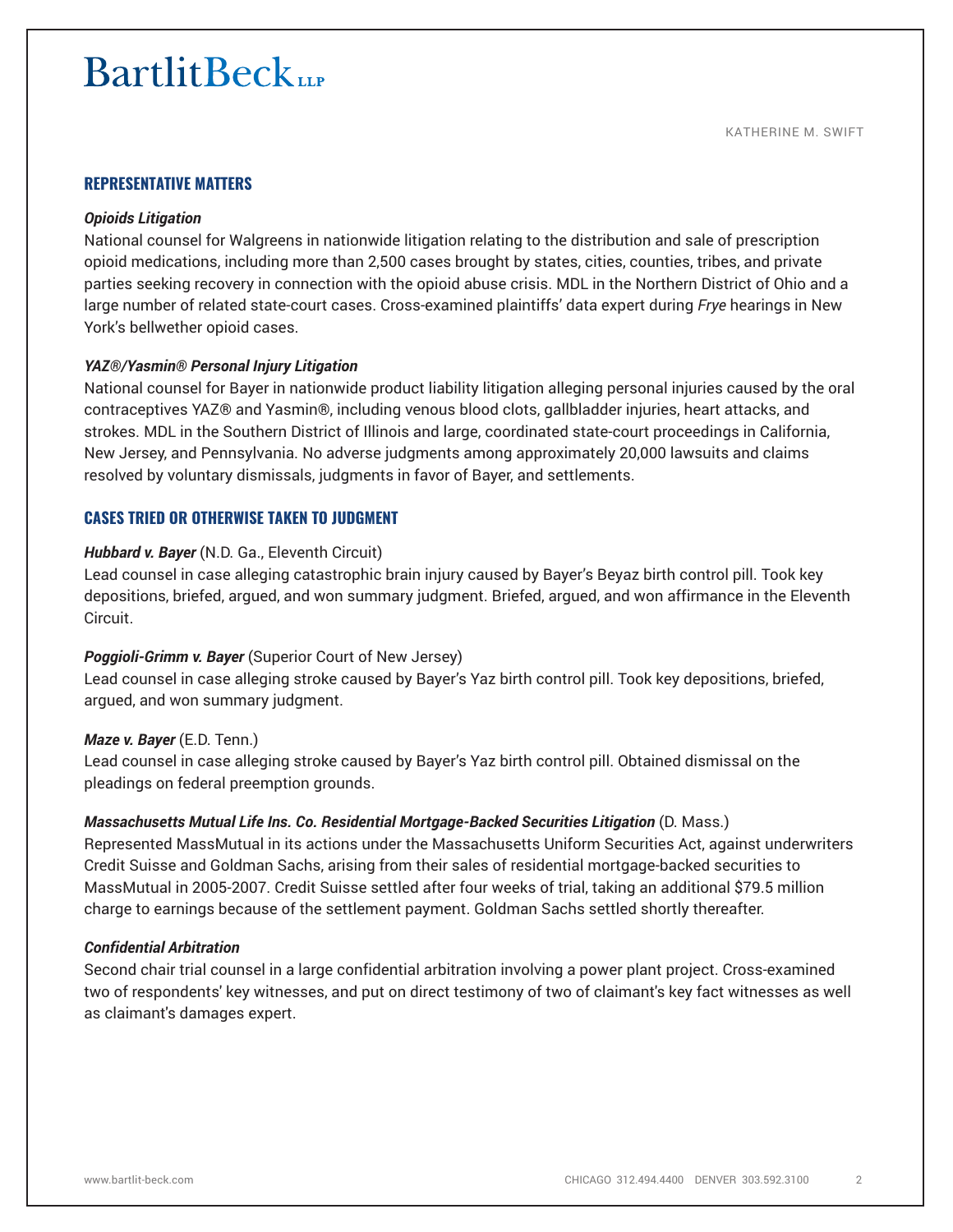KATHERINE M. SWIFT

*Sikorsky Aircraft Corporation v. United States* (Court of Federal Claims and Federal Circuit Court of Appeals) Trial counsel for Sikorsky against Department of Justice in bench trial of government contract suit. Government sought \$80 million plus interest on its claim that Sikorsky had overcharged for aircraft and parts by allocating material overhead costs in violation of Cost Accounting Standards during 1999-2005.

Judgment for Sikorsky; court rejected government's claim in its entirety. Judgment for Sikorsky affirmed on appeal.

### **Sikorsky Aircraft Corporation v. United States** (Court of Federal Claims)

Represented Sikorsky against Department of Justice in government contract suit seeking \$34 million in an "alternative claim" to government's previous claim against Sikorsky regarding Sikorsky's overhead accounting practices. Trial court granted Sikorsky's motion for judgment on the pleadings, entered judgment for Sikorsky, and rejected the government's claim in its entirety. Federal Circuit dismissed government's appeal.

## *Bayer HealthCare LLC v. Pfizer Inc.* (N.D. Ill.)

Trial counsel for Bayer in a patent infringement suit relating to Pfizer's animal health product, ADVOCIN, a fluoroquinolone treatment for bovine respiratory disease. Case settled following multiple summary judgement wins for Bayer.

## *United States ex rel. Simpson v. Bayer* (D. Minn.)

Represented Bayer in False Claims Act litigation alleging deceptive marketing of Baycol®. Obtained dismissal of plaintiff's first amended complaint without prejudice for failure to plead fraud with particularity. Court dismissed second amended complaint with prejudice.

*Michael Dikcis v. Nicor Gas Company* (Cook County, Illinois and Illinois Court of Appeals)

Represented Nicor Gas Company in class action case involving Nicor's natural gas billing practices. Argued motion to dismiss for lack of jurisdiction in Cook County Chancery Court. Won dismissal of complaint with prejudice. Argued appeal before the First District. Judgment affirmed.

## **PROFESSIONAL ACTIVITIES AND COMMUNITY SERVICE**

Chicago Legal Clinic, Auxiliary Board, 2006-Present

ABA Journal, Chicago, Illinois, Assistant Managing Editor, 2000-2003

Chicago Lawyer Magazine, Chicago, Illinois, Staff Writer, 1998-2000

#### **NEWS**

Bartlit Beck Wins Eleventh Circuit Appeal for Bayer 01.05.2021